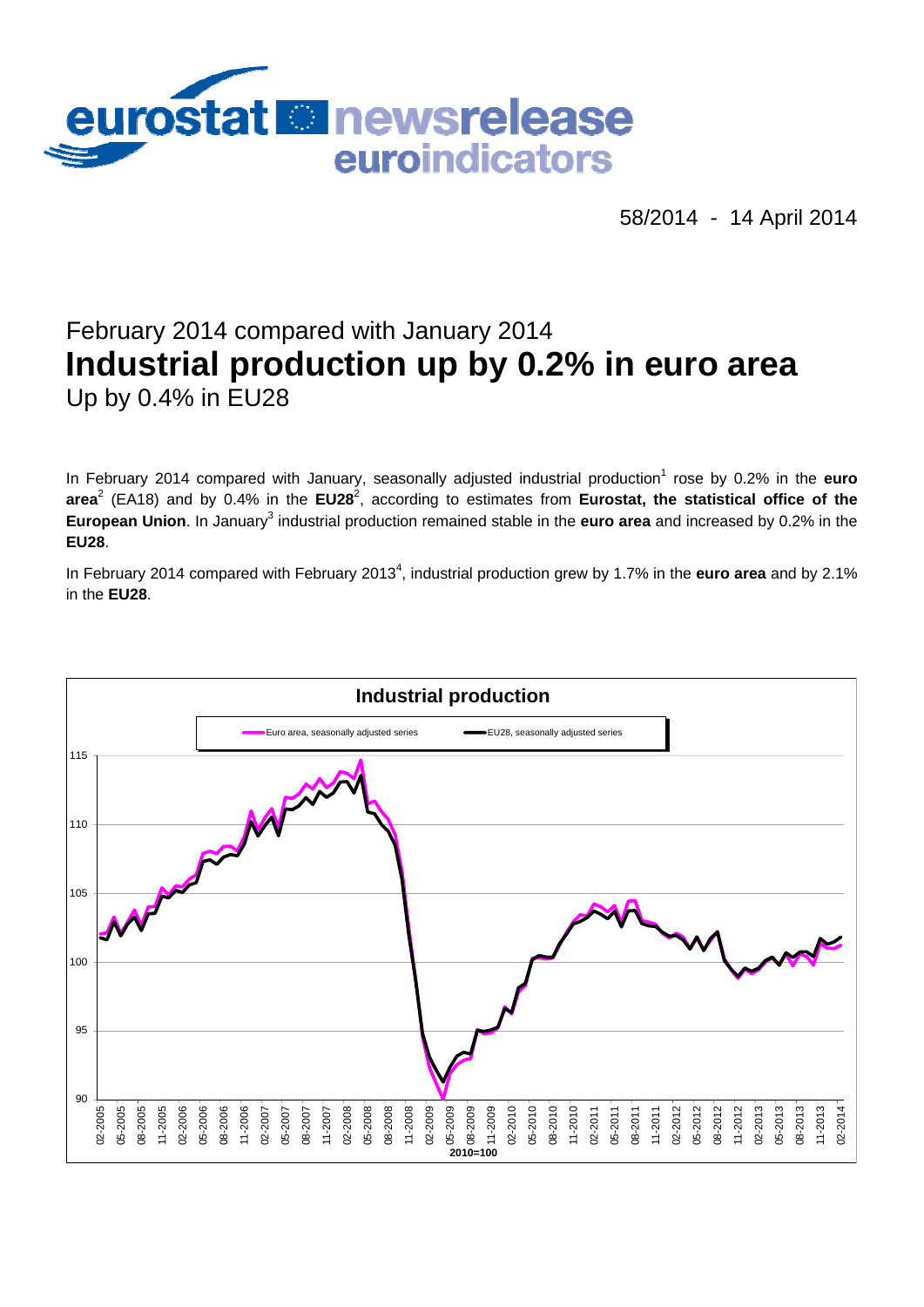## **Monthly comparison by main industrial grouping and by Member State**

The increase of 0.2% in industrial production in the **euro area** in February 2014, compared with January 2014, is due to production of intermediate goods rising by 0.6% and non-durable consumer goods by 0.5%, while capital goods remained stable and durable consumer goods fell by 1.2% and energy by 1.7%.

In the **EU28**, the increase of 0.4% is due to production of non-durable consumer goods rising by 0.9%, intermediate goods by 0.5% and capital goods by 0.2%, while durable consumer goods fell by 0.7% and energy by 1.4%.

The highest increases in industrial production were registered in **Malta** (+5.4%), **Ireland** (+5.0%) and **Lithuania** (+2.5%), and the largest decreases in **Croatia** (-2.8%), **Estonia** (-2.2%) and **Romania** (-1.3%).

#### **Annual comparison by main industrial grouping and by Member State**

The increase of 1.7% in industrial production in the **euro area** in February 2014, compared with February 2013, is due to production of intermediate goods rising by 4.2%, capital goods by 4.0% and non-durable consumer goods by 2.8%, while production of durable consumer goods fell by 0.6% and energy by 8.5%.

In the **EU28**, the increase of 2.1% is due to production of intermediate goods rising by 4.6%, capital goods by 4.5%, non-durable consumer goods by 2.7% and durable consumer goods by 1.5%, while production of energy fell by 7.2%.

The highest increases in industrial production were registered in **Slovakia** (+9.0%), **Romania** (+8.9%) and **Hungary** (+8.2%), and the largest decreases in the **Netherlands** (-8.9%), **Finland** (-5.4%) and **Lithuania** (-2.1%).

1. The index of industrial production measures the evolution of the volume of production for industry excluding construction, based on data adjusted for working day and seasonal effects. Seasonally adjusted euro area and EU series are calculated by aggregating the seasonally adjusted national data. Eurostat carries out the seasonal adjustment of the data for those countries that do not adjust their data for seasonal effects. Missing observations from Member States for recent months are estimated for the calculation of the euro area and the EU.

The weights of the Member States in the EU and euro area aggregates can be found at:

<https://circabc.europa.eu/w/browse/5e6d1e48-056c-4c6a-8278-3ab138bcf575>

See file: EU-28\_EA-18\_NEWS\_RELEASE\_WEIGHTINGS\_2010

More detailed data can be found in the short-term statistics database on the Eurostat website:

[http://epp.eurostat.ec.europa.eu/portal/page/portal/short\\_term\\_business\\_statistics/data/database](http://epp.eurostat.ec.europa.eu/portal/page/portal/short_term_business_statistics/data/database) 

- 2. The euro area (EA18) includes Belgium, Germany, Estonia, Ireland, Greece, Spain, France, Italy, Cyprus, Latvia, Luxembourg, Malta, the Netherlands, Austria, Portugal, Slovenia, Slovakia and Finland. The European Union (EU28) includes Belgium, Bulgaria, the Czech Republic, Denmark, Germany, Estonia, Ireland, Greece, Spain, France, Croatia, Italy, Cyprus, Latvia, Lithuania, Luxembourg, Hungary, Malta, the Netherlands, Austria, Poland, Portugal, Romania, Slovenia, Slovakia, Finland, Sweden and the United Kingdom. The tables also include Norway.
- 3. Data of previous months have been revised compared to those issued in the News Release 38/2014 of 12 March 2014. The monthly growth rates for January 2014 have been revised from -0.2% to 0.0% for the EA18 and from +0.1% to +0.2% for the EU28. The annual growth rates have been revised from +2.1% to +1.6% for the EA18 and from +2.4% to +1.9% for the EU28.
- 4. Based on data adjusted for working days.

#### Issued by: **Eurostat Press Office**

**Tim ALLEN Tel: +352-4301-33 444 [eurostat-pressoffice@ec.europa.eu](mailto:eurostat-pressoffice@ec.europa.eu)**  For further information on data:

**Sarmite VISOCKA Tel: +352-4301-32 762 [sarmite.visocka@ec.europa.eu](mailto:sarmite.visocka@ec.europa.eu)** 

Eurostat news releases on the internet: **<http://ec.europa.eu/eurostat>** Selected Principal European Economic Indicators: **<http://ec.europa.eu/eurostat/euroindicators>** Follow Eurostat on Twitter: **[http://twitter.com/EU\\_Eurostat](http://twitter.com/EU_Eurostat)**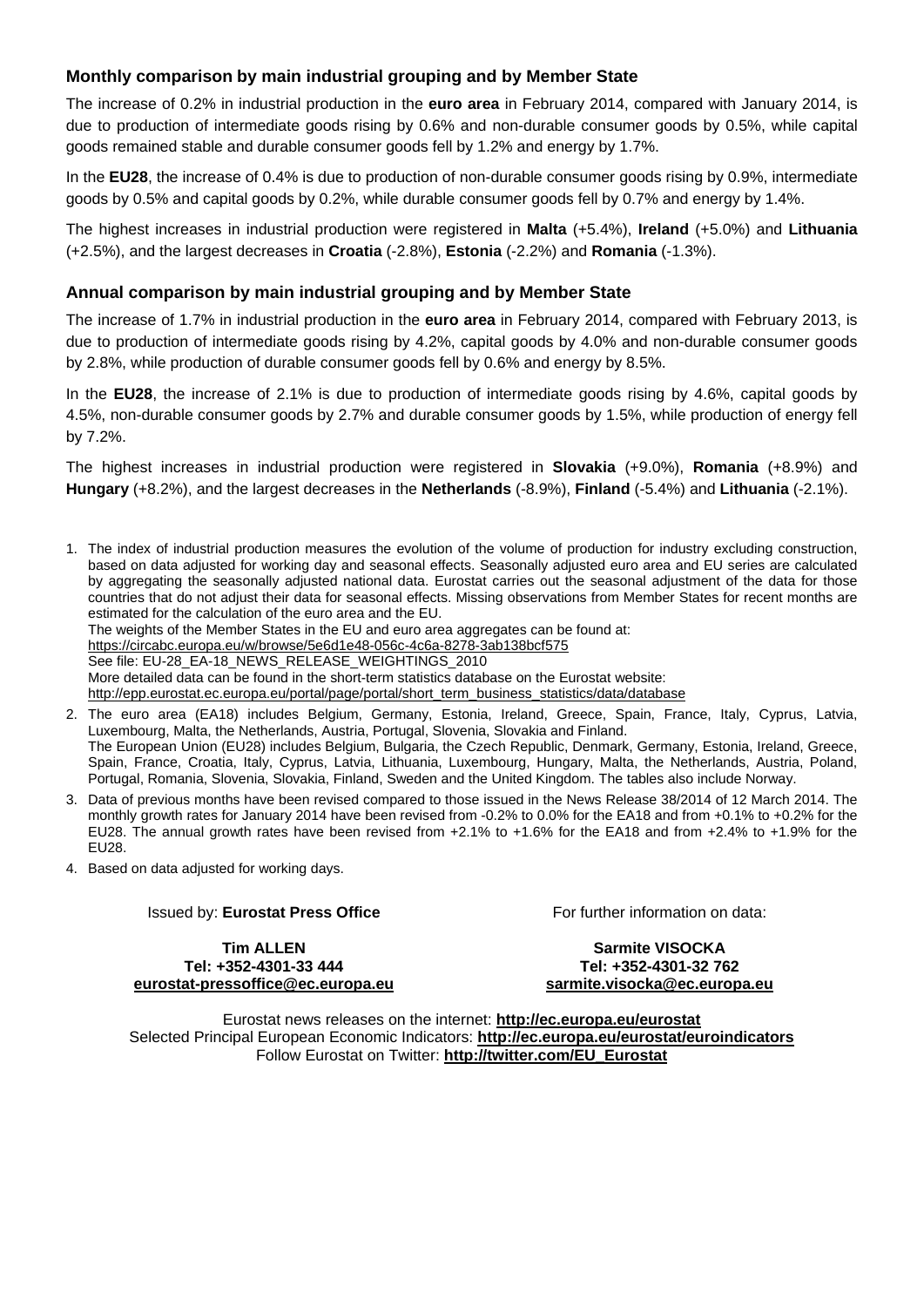#### **Industrial production**

% change compared with previous month\*

|                            | Sep-13  | <b>Oct-13</b> | <b>Nov-13</b> | <b>Dec-13</b> | Jan-14  | Feb-14           |  |
|----------------------------|---------|---------------|---------------|---------------|---------|------------------|--|
| <b>EA18</b>                |         |               |               |               |         |                  |  |
| Total industry             | $-0.2$  | $-0.6$        | 1.6           | $-0.3$        | 0.0     | 0.2 <sub>1</sub> |  |
| Intermediate goods         | $-0.3$  | 0.4           | 0.7           | 0.5           | 0.4     | 0.6              |  |
| Energy                     | 1.4     | $-3.2$        | 2.7           | $-2.9$        | $-1.8$  | $-1.7$           |  |
| Capital goods              | $-0.8$  | $-1.0$        | 2.8           | $-0.7$        | 0.7     | 0.0              |  |
| Durable consumer goods     | $-1.5$  | $-1.7$        | 1.2           | 0.9           | 1.6     | $-1.2$           |  |
| Non-durable consumer goods | 0.1     | 0.3           | 0.3           | 0.1           | 0.2     | 0.5 <sub>1</sub> |  |
| <b>EU28</b>                |         |               |               |               |         |                  |  |
| Total industry             | $0.0\,$ | $-0.3$        | 1.3           | $-0.4$        | 0.2     | 0.4              |  |
| Intermediate goods         | $-0.2$  | 0.6           | 0.6           | 0.3           | 0.8     | 0.5              |  |
| Energy                     | 0.4     | $-2.2$        | 1.9           | $-2.2$        | $-1.4$  | $-1.4$           |  |
| Capital goods              | $-0.3$  | $-0.8$        | 2.4           | $-0.9$        | 1.0     | 0.2              |  |
| Durable consumer goods     | $-0.9$  | $-1.4$        | 1.0           | 0.1           | $2.4\,$ | $-0.7$           |  |
| Non-durable consumer goods | 0.6     | 0.2           | 0.2           | 0.2           | $-0.3$  | 0.9              |  |

| <b>Total industry</b> | <b>Sep-13</b> | Oct-13 | <b>Nov-13</b> | <b>Dec-13</b> | <b>Jan-14</b> | Feb-14 |
|-----------------------|---------------|--------|---------------|---------------|---------------|--------|
| <b>EA18</b>           | $-0.2$        | $-0.6$ | 1.6           | $-0.3$        | 0.0           | 0.2    |
| <b>EU28</b>           | 0.0           | $-0.3$ | 1.3           | $-0.4$        | 0.2           | 0.4    |
| <b>Belgium</b>        | 0.5           | 1.6    | 1.3           | $-0.6$        | $-0.6$        |        |
| <b>Bulgaria</b>       | 0.5           | 0.6    | $-0.1$        | $-0.2$        | 1.8           | 0.7    |
| <b>Czech Republic</b> | $-1.4$        | 1.8    | 1.3           | $-0.3$        | $-0.4$        | 1.7    |
| <b>Denmark</b>        | 2.1           | 2.0    | $-3.1$        | $-2.0$        | 0.0           | 0.8    |
| Germany               | $-0.7$        | $-1.0$ | 2.5           | $-0.1$        | 0.3           | 0.4    |
| <b>Estonia</b>        | 0.4           | 0.8    | $-0.7$        | $-4.2$        | 4.2           | $-2.2$ |
| Ireland               | 2.3           | $-4.9$ | 3.4           | $-2.2$        | $-0.3$        | 5.0    |
| Greece                | $-0.3$        | $-0.5$ | $-1.4$        | 2.6           | 0.0           | $-0.5$ |
| <b>Spain</b>          | 0.4           | $-0.9$ | 0.9           | 0.1           | 0.2           | 0.7    |
| <b>France</b>         | $-0.5$        | $-0.3$ | 1.3           | $-0.4$        | $-0.4$        | 0.2    |
| <b>Croatia</b>        | $-3.0$        | 1.3    | 3.3           | $-2.7$        | 5.4           | $-2.8$ |
| <b>Italy</b>          | 0.4           | 0.7    | 0.1           | $-0.8$        | 1.1           | $-0.5$ |
| <b>Cyprus</b>         | $-12.2$       | 0.3    | $-4.3$        | 3.4           | $-0.1$        |        |
| Latvia                | 0.1           | 0.4    | $-0.5$        | $-1.5$        | $-3.1$        | 0.9    |
| Lithuania             | $-1.5$        | 5.9    | $-5.0$        | $-1.4$        | $-2.6$        | 2.5    |
| Luxembourg            | 0.6           | 0.3    | 1.7           | 4.3           | $-5.0$        |        |
| <b>Hungary</b>        | 1.8           | $-0.5$ | $-0.1$        | $-1.8$        | 3.2           | 1.6    |
| <b>Malta</b>          | 2.5           | $-6.6$ | 2.4           | $-0.9$        | $-3.6$        | 5.4    |
| <b>Netherlands</b>    | 0.8           | $-2.9$ | 3.4           | $-2.0$        | $-5.3$        | $-0.2$ |
| <b>Austria</b>        | 0.0           | 0.1    | $-0.4$        | 0.8           | 2.8           |        |
| Poland                | $-0.2$        | 0.6    | 1.5           | $-2.5$        | 2.4           | $-0.9$ |
| Portugal              | 0.3           | $-0.2$ | 1.9           | $-0.2$        | 0.3           | $-0.2$ |
| Romania               | 2.3           | 2.6    | $-0.7$        | $-0.6$        | 3.2           | $-1.3$ |
| Slovenia              | $-0.4$        | 0.6    | $-0.1$        | 2.3           | $-1.1$        | $-0.6$ |
| Slovakia              | 0.7           | 0.7    | 1.6           | $-1.0$        | 2.0           | $-0.2$ |
| <b>Finland</b>        | $-0.4$        | $-0.1$ | 0.1           | $-0.4$        | $-3.5$        | $-0.1$ |
| <b>Sweden</b>         | 0.3           | $-1.8$ | 4.8           | $-0.9$        | 0.1           | 1.5    |
| <b>United Kingdom</b> | 0.8           | 0.2    | $-0.2$        | 0.5           | 0.0           | 0.9    |
| <b>Norway</b>         | $-0.2$        | $-2.6$ | 1.6           | 0.5           | 1.2           | 0.7    |

\* Working day and seasonally adjusted

: Data not available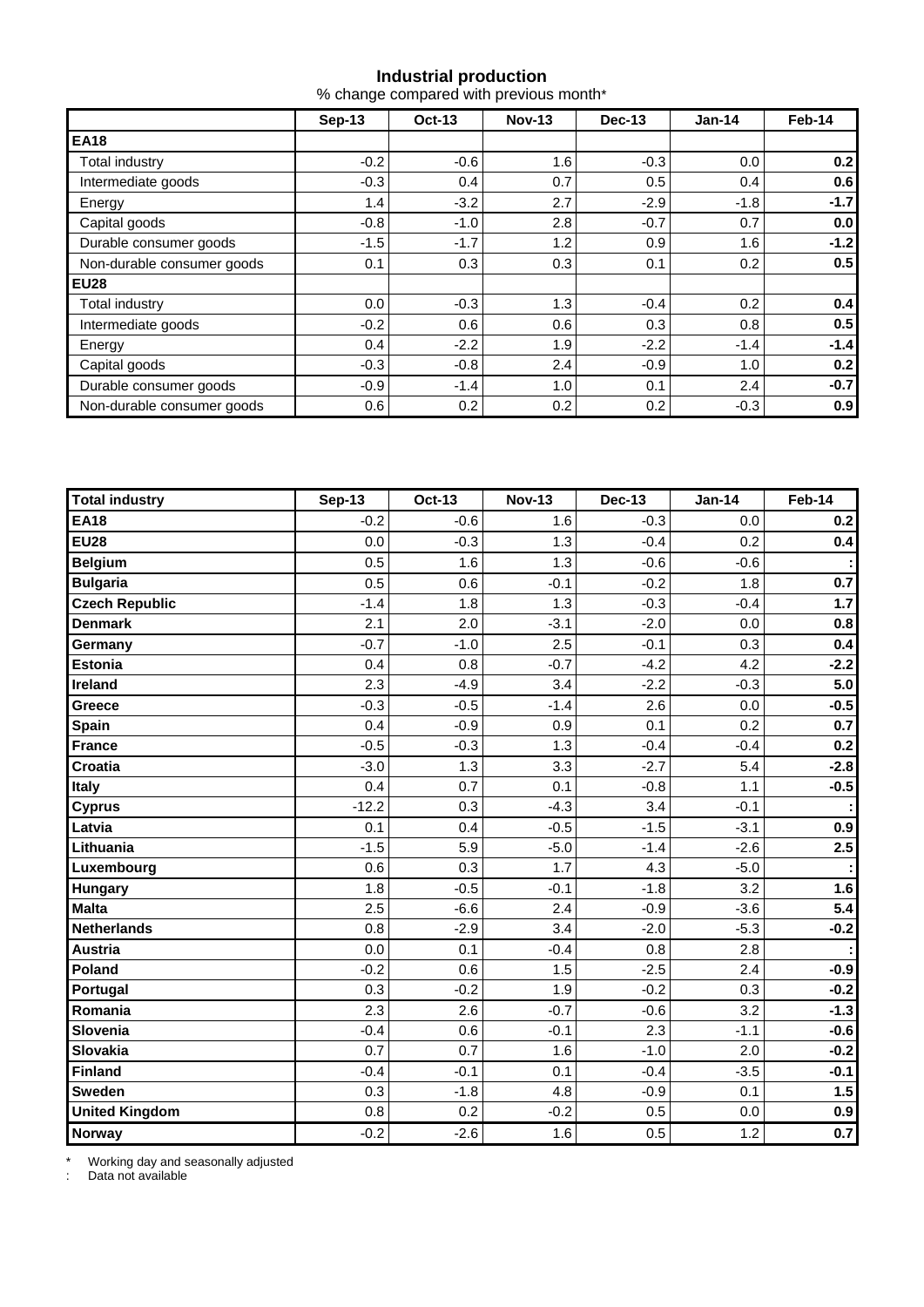## **Industrial production**

| % change compared with same month of the previous year* |  |  |  |
|---------------------------------------------------------|--|--|--|
|---------------------------------------------------------|--|--|--|

|                            | <b>Sep-13</b> | <b>Oct-13</b> | <b>Nov-13</b> | Dec-13     | Jan-14 | Feb-14 |
|----------------------------|---------------|---------------|---------------|------------|--------|--------|
| <b>EA18</b>                |               |               |               |            |        |        |
| Total industry             | 0.2           | 0.4           | 2.7           | 1.2<br>1.6 |        | 1.7    |
| Intermediate goods         | 0.1           | 1.5           | 3.2           | 3.4        | 3.5    | 4.2    |
| Energy                     | $-0.7$        | $-3.1$        | 0.4           | $-1.5$     | $-4.9$ | $-8.5$ |
| Capital goods              | 0.2           | 1.3           | 4.2           | 1.8        | 4.7    | 4.0    |
| Durable consumer goods     | $-2.7$        | $-4.7$        | $-1.3$        | $-1.6$     | 1.7    | $-0.6$ |
| Non-durable consumer goods | 1.0           | 0.3           | 1.9           | 0.0        | $-0.1$ | 2.8    |
| <b>EU28</b>                |               |               |               |            |        |        |
| Total industry             | 0.6           | 1.0           | 2.9           | 1.4        | 1.9    | 2.1    |
| Intermediate goods         | 0.6           | 2.0           | 3.6           | 3.5        | 4.5    | 4.6    |
| Energy                     | $-1.3$        | $-2.8$        | $-0.6$        | $-2.1$     | $-4.7$ | $-7.2$ |
| Capital goods              | 1.0           | 2.0           | 4.4           | 2.1        | 4.8    | 4.5    |
| Durable consumer goods     | $-1.6$        | $-3.8$        | $-0.3$        | $-1.3$     | 2.4    | 1.5    |
| Non-durable consumer goods | 1.0           | 0.6           | 2.0           | 1.0        | $-0.5$ | 2.7    |

| <b>Total industry</b> | <b>Sep-13</b> | <b>Oct-13</b> | <b>Nov-13</b> | <b>Dec-13</b> | <b>Jan-14</b> | Feb-14 |  |
|-----------------------|---------------|---------------|---------------|---------------|---------------|--------|--|
| <b>EA18</b>           | 0.2           | 0.4           | 2.7           | 1.2           | 1.6           | 1.7    |  |
| <b>EU28</b>           | 0.6           | 1.0           | 2.9           | 1.4           | 1.9           | 2.1    |  |
| <b>Belgium</b>        | 0.2           | 5.7           | 7.3           | 0.4           | 3.7           |        |  |
| <b>Bulgaria</b>       | 2.2           | 4.2           | 4.4           | 0.0           | 2.5           | 6.5    |  |
| <b>Czech Republic</b> | 2.2           | 6.0           | 8.8           | 6.7           | 5.7           | 6.7    |  |
| <b>Denmark</b>        | $-0.7$        | 3.1           | $-1.4$        | $-1.2$        | $-3.9$        | $-0.4$ |  |
| Germany               | 0.7           | 1.2           | 4.1           | 3.2           | 4.1           | 4.0    |  |
| <b>Estonia</b>        | 0.2           | 7.0           | 3.0           | $-6.0$        | $-1.2$        | 0.2    |  |
| Ireland               | 10.4          | $-0.6$        | 4.0           | $-6.8$        | $-2.9$        | 2.9    |  |
| Greece                | $-1.9$        | $-5.2$        | $-5.5$        | 0.6           | 0.9           | 1.4    |  |
| Spain                 | 1.0           | $-1.4$        | 2.3           | 2.3           | 1.5           | 3.2    |  |
| <b>France</b>         | $-0.4$        | $-0.1$        | 1.6           | $-0.1$        | $-1.2$        | $-1.0$ |  |
| Croatia               | $-3.9$        | $-3.4$        | $-0.7$        | $-2.9$        | 2.3           | 1.6    |  |
| Italy                 | $-2.9$        | $-0.4$        | 0.9           | $-1.2$        | 1.2           | 0.4    |  |
| <b>Cyprus</b>         | $-13.3$       | $-10.5$       | $-13.9$       | $-7.9$        | $-6.1$        |        |  |
| Latvia                | 0.8           | 1.7           | 0.5           | $-4.0$        | $-5.5$        | $-1.7$ |  |
| Lithuania             | 0.4           | $-0.2$        | $-2.3$        | $-4.8$        | $-7.6$        | $-2.1$ |  |
| Luxembourg            | 0.6           | 1.5           | 6.6           | 9.1           | 5.1           |        |  |
| Hungary               | 3.0           | 5.9           | 6.1           | 4.4           | 6.1           | 8.2    |  |
| <b>Malta</b>          | 0.5           | $-11.7$       | $-7.9$        | $-7.3$        | $-13.6$       | $-0.4$ |  |
| <b>Netherlands</b>    | 1.1           | $-0.9$        | 2.2           | $-0.6$        | $-5.9$        | $-8.9$ |  |
| <b>Austria</b>        | 1.2           | 0.7           | $-0.3$        | 0.5           | 4.0           |        |  |
| Poland                | 3.9           | 4.4           | 7.6           | 4.4           | 6.5           | 5.3    |  |
| Portugal              | 1.6           | 3.3           | 3.6           | 5.8           | 4.9           | 4.1    |  |
| Romania               | 8.3           | 10.8          | 9.4           | 8.4           | 10.5          | 8.9    |  |
| Slovenia              | $-0.9$        | $-1.0$        | 1.6           | 4.3           | 1.8           | $-1.1$ |  |
| <b>Slovakia</b>       | 6.4           | 7.1           | 12.9          | 12.7          | 12.9          | 9.0    |  |
| <b>Finland</b>        | $-1.8$        | $-2.5$        | $-1.2$        | $-2.1$        | $-6.9$        | $-5.4$ |  |
| <b>Sweden</b>         | $-3.0$        | $-7.3$        | $-0.4$        | $-2.8$        | $-0.6$        | 1.5    |  |
| <b>United Kingdom</b> | 2.1           | 2.9           | 2.1           | 1.7           | 2.2           | 2.8    |  |
| Norway                | $-1.5$        | $-7.6$        | $-2.4$        | $-2.2$        | 2.5           | 5.1    |  |

\* Working day adjusted

: Data not available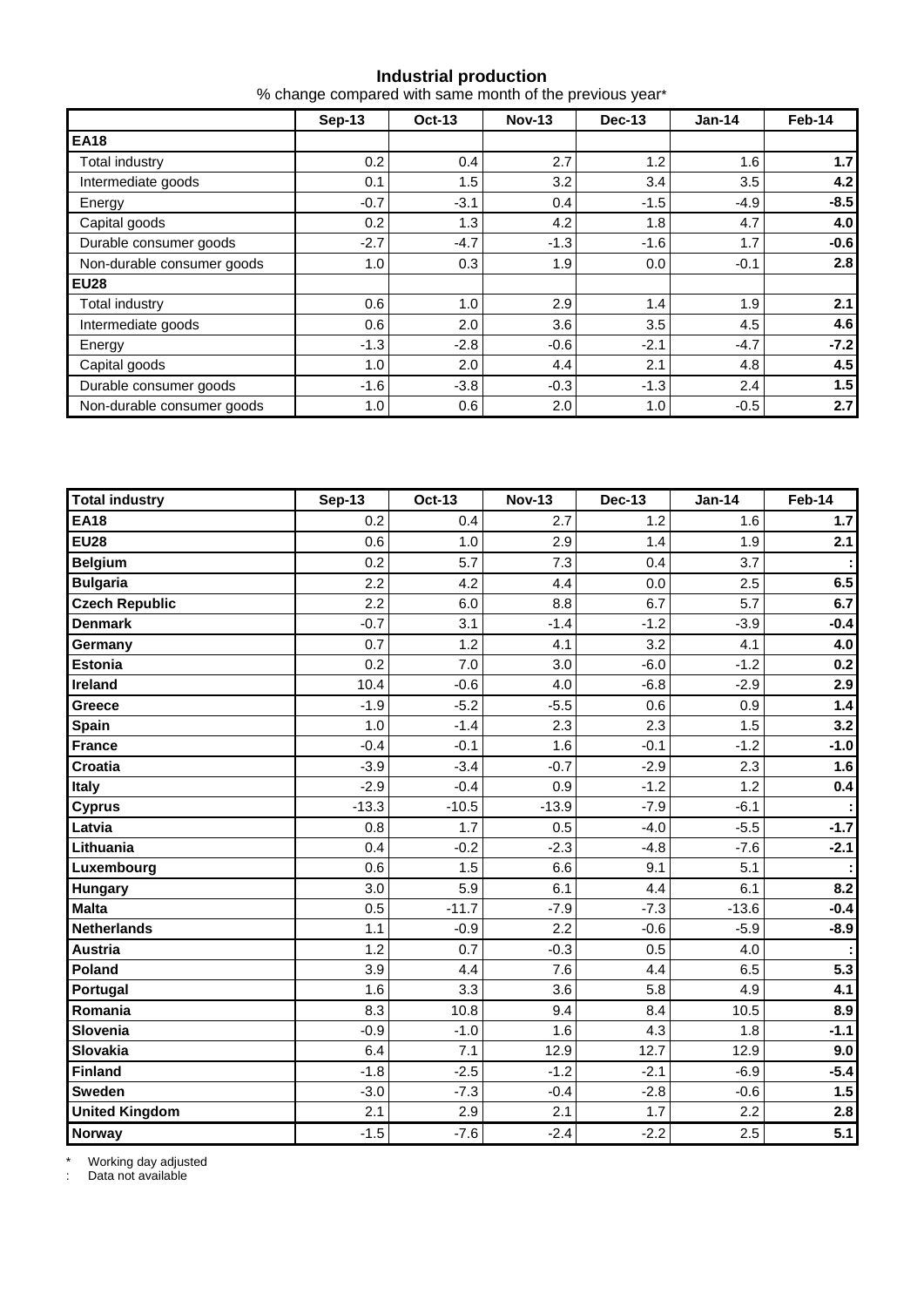#### 02/13 | 03/13 | 04/13 | 05/13 | 06/13 | 07/13 | 08/13 | 09/13 | 10/13 | 11/13 | 12/13 | 01/14 | 02/14 **EA18** 99.4 100.0 100.3 99.8 100.6 99.7 100.6 100.4 99.8 101.3 101.0 101.0 **101.2 EU28** 99.6 100.1 100.4 99.8 100.7 100.3 100.7 100.8 100.4 101.7 101.3 101.5 **101.8 Belgium** 98.3 100.2 99.4 101.5 102.1 103.3 101.3 101.8 103.4 104.8 104.1 103.5 **: Bulgaria** 104.7 103.1 104.7 101.3 103.5 105.5 107.0 107.5 108.1 108.0 107.8 109.8 **110.6 Czech Republic** 103.8 103.7 102.9 104.2 103.7 104.4 107.7 106.2 108.0 109.5 109.2 108.8 **110.6 Denmark 101.2**  104.0 103.2 101.4 102.2 104.6 101.6 103.7 105.8 102.5 100.5 100.5 **101.3 Germany** 104.7 105.8 106.3 104.9 107.2 105.9 107.7 106.9 105.8 108.4 108.3 108.6 **109.0 Estonia** 121.8 127.3 123.1 125.9 125.7 128.1 124.3 124.8 125.8 124.9 119.6 124.6 **121.9 Ireland 1** 96.1 95.6 97.7 95.4 104.0 96.7 95.9 98.1 93.3 96.5 94.4 94.1 **98.8 Greece 1** 84.7 85.8 86.6 84.6 87.0 85.0 86.0 85.8 85.4 84.2 86.4 86.5 **86.0 Spain** 89.0 90.3 89.5 89.7 90.0 89.8 90.3 90.7 89.9 90.7 90.8 91.0 **91.6 France 1** 99.2 98.3 100.5 99.7 98.6 97.9 98.6 98.1 97.8 99.1 98.7 98.3 **98.5 Croatia 1** 92.5 94.0 92.0 90.1 91.7 91.2 92.1 89.3 90.5 93.5 91.0 95.9 **93.2 Italy** 91.9 91.3 91.2 91.4 91.9 91.4 91.1 91.5 92.1 92.2 91.5 92.5 **92.0 Cyprus** 73.1 72.5 75.0 72.5 72.7 72.6 81.0 71.1 71.3 68.2 70.5 70.4 **: Latvia** 112.0 112.6 113.0 115.3 114.8 116.8 114.8 114.9 115.3 114.7 113.0 109.5 **110.5 Lithuania** 114.7 120.1 113.3 107.2 108.5 111.7 115.5 113.8 120.5 114.5 112.9 110.0 **112.8 Luxembourg** 94.0 93.8 91.5 92.7 91.9 94.7 96.6 97.2 97.4 99.1 103.4 98.3 **: Hungary** 102.8 103.7 105.1 103.9 105.3 106.2 106.5 108.4 107.9 107.8 105.9 109.3 **111.0 Malta 101.0**  102.9 103.6 103.2 101.8 95.2 100.7 103.2 96.4 98.8 97.9 94.4 **99.5 Netherlands** 101.2 103.6 100.4 101.4 97.5 96.4 98.8 99.6 96.7 100.0 98.0 92.8 **92.6 Austria** 105.7 106.1 108.2 107.4 106.3 107.4 107.4 107.4 107.5 107.1 108.0 111.0 **: Poland 107.5**  107.6 109.0 109.9 111.0 112.3 112.5 112.3 113.0 114.7 111.8 114.5 **113.5 Portugal** 91.8 92.6 93.3 94.5 95.1 92.4 93.9 94.2 94.0 95.8 95.6 95.9 **95.7 Romania** 114.5 113.8 119.6 113.9 115.1 120.6 118.5 121.2 124.4 123.5 122.7 126.6 **125.0 Slovenia** 101.2 98.4 100.0 98.6 99.9 99.3 99.4 99.0 99.6 99.5 101.8 100.7 **100.1 Slovakia** 116.6 116.9 117.8 118.3 119.4 119.4 120.6 121.4 122.2 124.1 122.8 125.2 **124.9 Finland 1** 96.0 98.6 94.7 96.1 94.9 96.4 96.1 95.7 95.6 95.7 95.3 92.0 **91.9 Sweden 1** 97.0 98.3 97.1 92.7 95.4 98.4 94.6 94.9 93.2 97.7 96.8 96.9 **98.4 United Kingdom |** 95.5 95.6 95.5 96.5 96.8 96.8 96.8 96.9 96.7 96.9 96.9 96.7 97.2 97.2 98.1 **Norway 90.2 |** 91.0 | 94.8 | 95.3 | 98.9 | 93.8 | 91.4 | 92.9 | 93.4 | 94.5 | 95.2 |

#### **Production indices for total industry, working day and seasonally adjusted**

(base year 2010)

Data not available